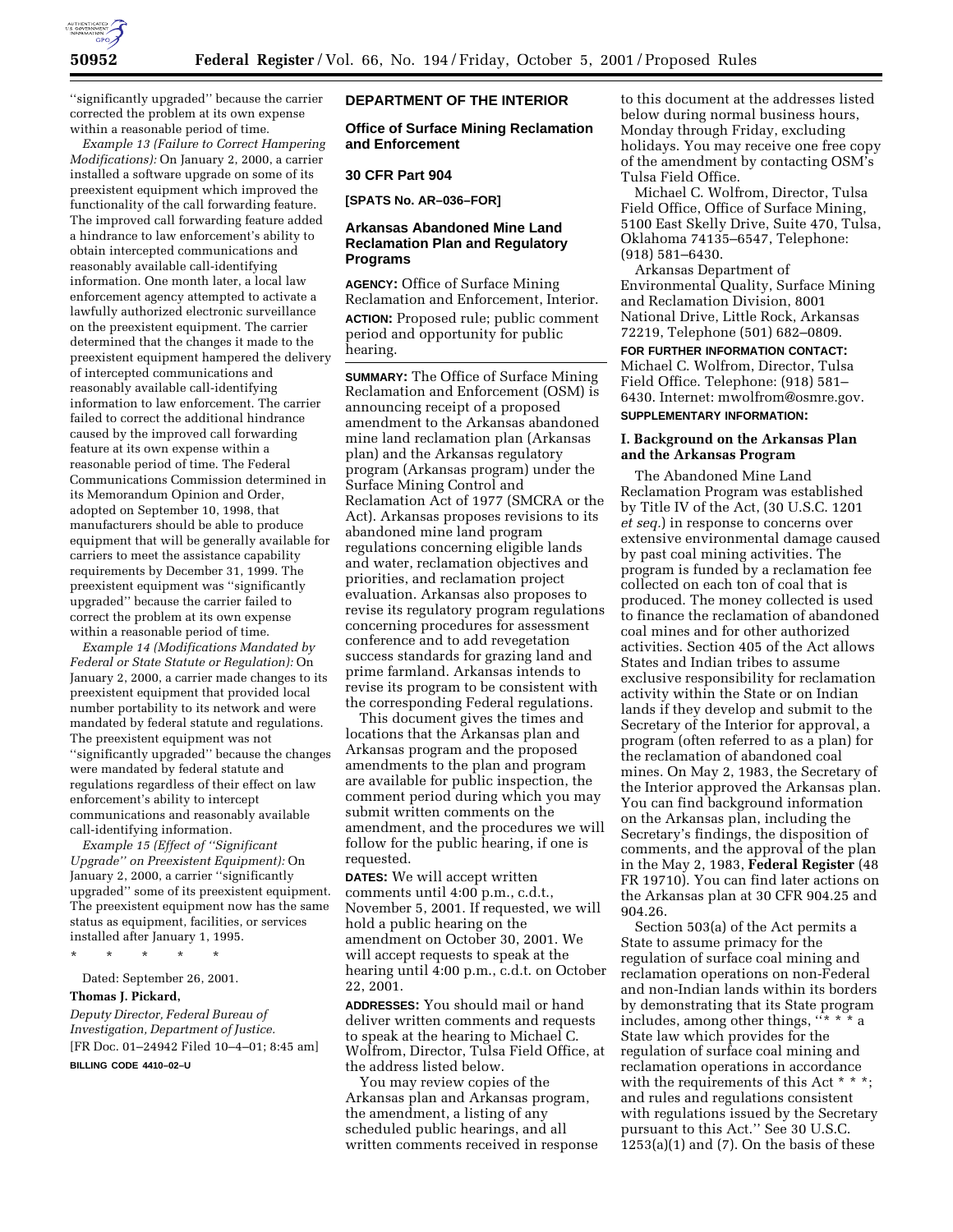criteria, the Secretary of the Interior conditionally approved the Arkansas program on November 21, 1980. You can find background information on the Arkansas program, including the Secretary's findings, the disposition of comments, and the conditions of approval in the November 21, 1980, **Federal Register** (45 FR 77003). You can find later actions on the Arkansas program at 30 CFR 904.10, 904.12, 904.15, and 904.16.

# **II. Description of the Proposed Amendment**

By letter dated August 13, 2001 (Administrative Record No. AR–568), Arkansas sent us an amendment to its program under SMCRA and the Federal regulations at 30 CFR 732.17(b). Arkansas sent the amendment in response to our letters dated November 26, 1985, and October 14, 1997 (Administrative Record Nos. AR–332 and AR–559.02, respectively), that we sent to Arkansas under 30 CFR 732.17(c). The amendment also includes a change made at Arkansas' own initiative. Arkansas proposes to amend the Arkansas Surface Coal Mining and Reclamation Code. Below is a summary of the changes proposed by Arkansas. The full text of the program amendment is available for your inspection at the locations listed above under **ADDRESSES.**

### *A. Section 845.18 Procedures for Assessment Conference*

In paragraph (a) of this section, Arkansas proposes to remove the department's old name of ''Arkansas Department of Pollution Control and Ecology'' and to replace it with the department's new name of ''Arkansas Department of Environmental Quality.''

# *B. Section 874.12 Eligible Lands and Water*

Arkansas proposes to revise paragraph (b)(4) of this section to read as follows:

(4) Moneys allocated to the State under Section 402(g)(1) and (5) of Public Law 95–87 are available for the work.

### *C. Section 874.13 Reclamation Objectives and Priorities*

Arkansas proposes to delete paragraph (d) of this section regarding research and demonstration projects relating to the development of surface coal mining reclamation and water quality control program methods and techniques. By deleting this paragraph, the above projects will no longer have priority as abandoned mine land reclamation projects.

# *D. Section 874.14 Reclamation Project Evaluation*

Arkansas proposes to revise paragraph (a)(2) of this section by deleting the last sentence. The revised sentence will read as follows:

The availability of technology to accomplish the reclamation work with reasonable assurance of success.

## *E. Phase III Revegetation Success Standards for Grazingland*

Arkansas proposes to add Phase III revegetation success standards for grazingland to its regulatory program.

# *F. Phase II and III Revegetation Success Standards for Prime Farmland*

Arkansas proposes to add Phase II and III revegetation success standards for prime farmland to its regulatory program.

#### **III. Public Comment Procedures**

Under the provisions of 30 CFR 732.17(h), we are seeking comments on whether the proposed amendment satisfies the applicable program approval criteria of 30 CFR 732.15. If we approve the amendment, it will become part of the Arkansas program.

*Written Comments:* If you submit written or electronic comments on the proposed rule during the 30-day comment period, they should be specific, should be confined to issues pertinent to the notice, and should explain the reason for your recommendation(s). We may not be able to consider or include in the Administrative Record comments delivered to an address other than the one listed above (see **ADDRESSES**).

*Electronic Comments:* Please submit Internet comments as an ASCII, WordPerfect, or Word file avoiding the use of special characters and any form of encryption. Please also include ''Attn: SPATS NO. AR–036–FOR'' and your name and return address in your Internet message. If you do not receive a confirmation that we have received your Internet message, contact the Tulsa Field Office at (918) 581–6430.

*Availability of Comments:* Our practice is to make comments, including names and home addresses of respondents, available for public review during regular business hours at OSM's Tulsa Field Office (see **ADDRESSES**). Individual respondents may request that we withhold their home address from the administrative record, which we will honor to the extent allowable by law. There also may be circumstances in which we would withhold from the administrative record a respondent's identity, as allowable by law. If you

wish us to withhold your name and/or address, you must state this prominently at the beginning of your comment. However, we will not consider anonymous comments. We will make all submissions from organizations or businesses, and from individuals identifying themselves as representatives or officials of organizations or businesses, available for public inspection in their entirety.

*Public Hearing:* If you wish to speak at the public hearing, contact the person listed under **FOR FURTHER INFORMATION CONTACT** by 4 p.m., c.d.t. on October 22, 2001. We will arrange the location and time of the hearing with those persons requesting the hearing. If no one requests an opportunity to speak at the public hearing, the hearing will not be held.

To assist the transcriber and ensure an accurate record, we request, if possible, that each person who speaks at the public hearing provide us with a written copy of his or her testimony. The public hearing will continue on the specified date until all persons scheduled to speak have been heard. If you are in the audience and have not been scheduled to speak and wish to do so, you will be allowed to speak after those who have been scheduled. We will end the hearing after all persons scheduled to speak and persons present in the audience who wish to speak have been heard.

If you are disabled and need a special accommodation to attend a public hearing, contact the person listed under **FOR FURTHER INFORMATION CONTACT**.

*Public Meeting:* If only one person requests an opportunity to speak at a hearing, a public meeting, rather than a public hearing, may be held. If you wish to meet with us to discuss the proposed amendment, you may request a meeting by contacting the person listed under **FOR FURTHER INFORMATION CONTACT**. All such meetings are open to the public and, if possible, we will post notices of meetings at the locations listed under **ADDRESSES.** We will also make a written summary of each meeting a part of the Administrative Record.

#### **IV. Procedural Determinations**

# *Executive Order 12866—Regulatory Planning and Review*

This rule is exempted from review by the Office of Management and Budget under Executive Order 12866.

### *Executive Order 12630—Takings*

This rule does not have takings implications. This determination is based on the analysis performed for the counterpart Federal regulations.